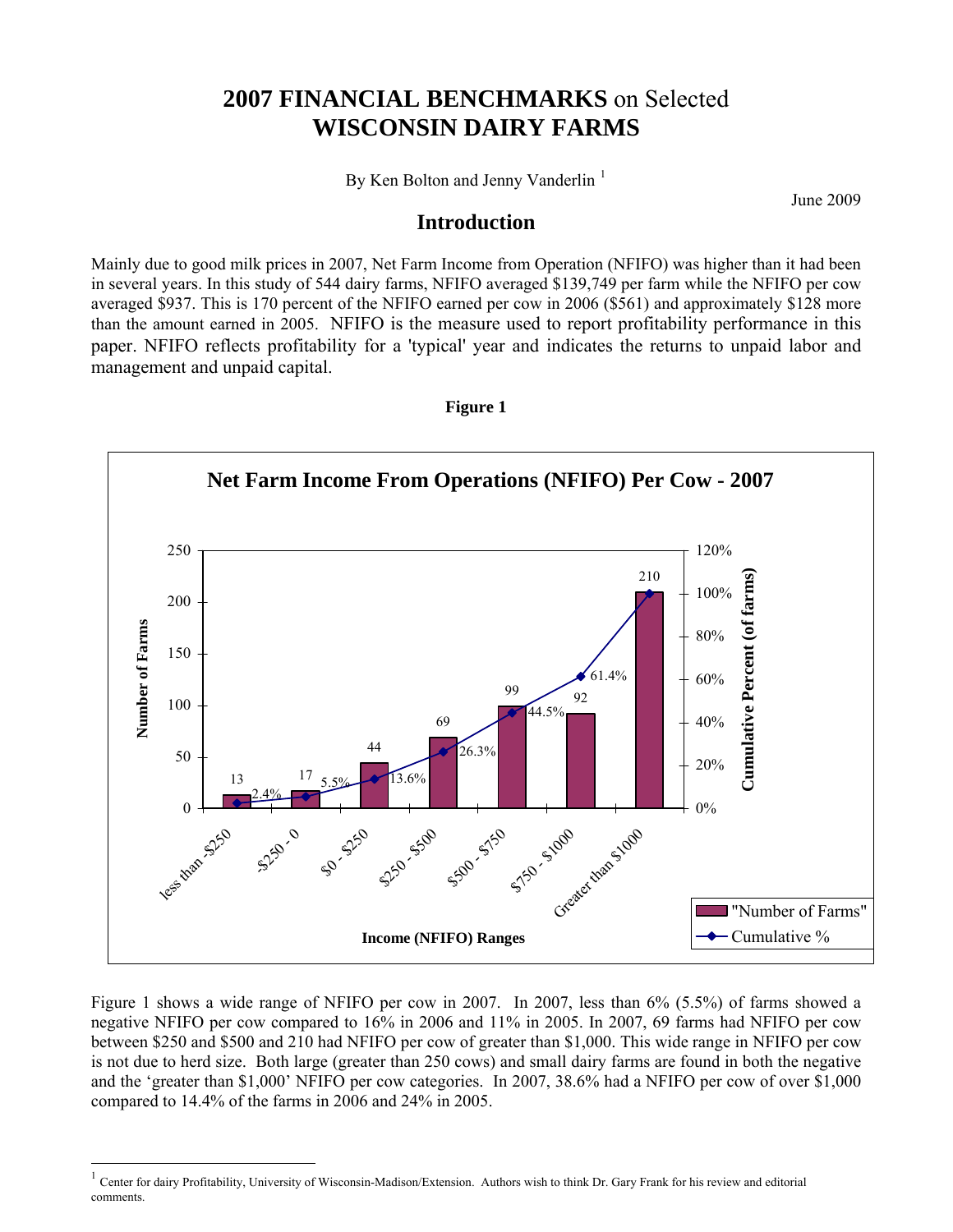### **Balance Sheet**

Table 1 shows the assets, liabilities and equities per cow in 2007 for the average farm in the study based on the market value of assets and economic depreciation. Being a solid year financially, the cash on-hand for 2007 increased \$57 per cow. Prepaid Expenses & Purchased Inventories increased \$104 per cow (over 100 percent). This is to be expected in an above average financial year.

Raised Feed Inventories increased by \$48 per cow, which in percentage terms is 6.4 percent. Overall, Current Assets increased by approximately \$222 from the beginning to the end of 2007.

Non-Current Assets increased by \$579 per cow to \$9,942 at the end of 2007. All Non-Current Assets except Raised Breeding Livestock have basis. Basis is defined as the purchase price minus the accumulated depreciation on a specific asset (Note: when you sell an asset you only pay taxes on the sale income in excess of the basis). Purchased Breeding Stock exhibited a very small decline while all other Non-Current Assets in this study had modest gains with Buildings (\$192 per cow) having the largest gain.

Total Farm Liabilities increased \$100 to \$3,539 per cow by the end of 2007. Note: this Balance Sheet does not include Contingent Liabilities. Contingent Liabilities are selling costs and taxes that would occur if the farm business was sold. In a different analysis of the data, Contingent Liabilities are shown to be approximately \$1,300 per cow.

A "Statement of Equities" is not calculated on all Balance Sheets. The Statement of Equities splits the farm manager's equity into three Farm categories: Contributed Capital, Retained Earnings, Valuation Adjustment (Farm Equities) and a fourth category of Non-Farm Equities. Most Balance Sheets only split the equity into two categories, farm and non-farm.

The three Farm Equity categories assist in understanding the factors underlying the change in equity.

**Contributed Capital** is startup capital plus any non-farm money that was added in the years since startup. The "Change" column is the change that occurred between the beginning and end of the year.

**Retained Earnings** are the General Accepted Accounting Principles (GAAP) dollars that the business has earned and not paid to owners or others but "retained" in the business. As a matter of convention, all current assets and the value of raised breeding livestock are included in retained earnings. For non-agricultural businesses, this is the key variable in determining their potential.

**Valuation Adjustment** is the change (increase or decrease) in the market value for non-depreciable assets plus the difference between the market value of depreciable assets and their basis minus contingent liabilities. A farm that has most of its change in equity in the "Valuation Adjustment" category is not changing its equity by "profitable farming" but rather by wise investing or creative accounting. Non-farm businesses do not calculate a valuation adjustment because GAAP does not recognize the gain on in the value of an asset until it after it is sold and the selling costs and taxes are paid.

The Statement of Equities for 2007 shows an increase of \$776.81 per cow in farm equity. The three categories of farm equity each increased in 2007: Contributed Capital increased by \$15.79, Retained Earnings by \$435.50 (the highest in the last 10 years), and Valuation Adjustment by 229.86 per cow. Non-Farm Equity increased by \$77.65.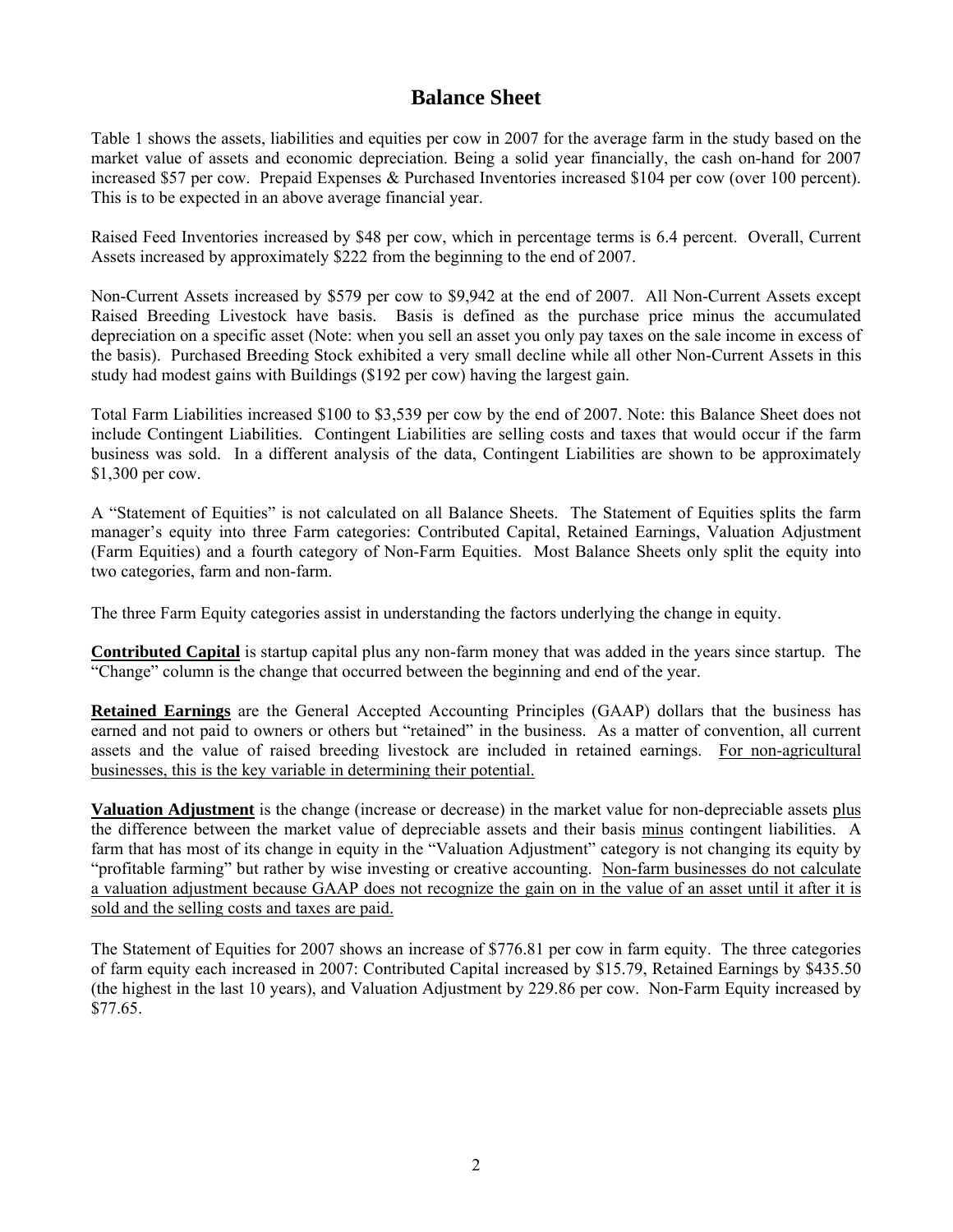## **Table 1 - 2007 Balance Sheet (\$/Cow)**

| <b>Current Assets</b>                                | <b>Beg. Dollars</b> | 2007          | <b>End Dollars</b> | <b>Cost Basis</b>                        |  |
|------------------------------------------------------|---------------------|---------------|--------------------|------------------------------------------|--|
| <b>Cash Accounts</b>                                 | 140.60              |               | 197.33             |                                          |  |
| <b>Prepaid Expenses &amp; Purchansed Inventories</b> | 96.25               |               | 200.02             |                                          |  |
| <b>Raised Feed Inventories</b>                       | 710.35              |               | 758.23             |                                          |  |
| <b>Basis in Resale Livestock Purchased</b>           | 0.47                |               | 0.32               |                                          |  |
| <b>Accounts Receivable</b>                           | 1.95                |               | 14.17              |                                          |  |
| Market Livestock & Etc.                              | 2.31                |               | 2.21               |                                          |  |
| <b>Total Current Assets</b>                          | 951.93              |               | 1,172.27           |                                          |  |
| <b>Non-Current Assets</b>                            |                     |               |                    | <b>Beg. Dollars End Dollars</b>          |  |
| <b>Raised Breeding Livestock</b>                     | 2,238.67            |               | 2,369.73           |                                          |  |
| <b>Purchased Breeding Livestock</b>                  | 532.80              |               | 532.27             | 363.06<br>338.96                         |  |
| <b>Machinery &amp; Equipment</b>                     | 1,447.58            |               | 1,565.96           | 636.61<br>655.19                         |  |
| <b>Buildings</b><br>Land & House                     | 1,962.62            |               | 2,154.78           | 1,468.76<br>1,576.11                     |  |
| <b>Other Non-Current Assets</b>                      | 2,966.73            |               | 3,088.83           | 1,108.00<br>1,011.19<br>167.30<br>186.56 |  |
| <b>Total Non-Current Assets</b>                      | 214.80              |               | 230.44             |                                          |  |
|                                                      | 9,363.19            |               | 9,942.01           | 3,864.82<br>3,646.93                     |  |
| <b>Total Farm Assets</b>                             | 10,315.12           |               | 11,114.28          |                                          |  |
| <b>Current Liabilities</b>                           |                     |               |                    |                                          |  |
| <b>Accounts Payable</b>                              | 44.70               |               | 34.50              |                                          |  |
| <b>Current Portion of Non-Current Liabilites</b>     | 120.92              |               | 126.03             |                                          |  |
| <b>Other Current Liabilities</b>                     | 131.37              |               | 160.81             |                                          |  |
| <b>Total Current Liabilities</b>                     | 296.99              |               | 321.35             |                                          |  |
| <b>Non-Current Liabilities</b>                       |                     |               |                    |                                          |  |
| <b>Intermediate Liabilities</b>                      | 1,200.75            |               | 1,173.10           |                                          |  |
| <b>Long-Term Liabilities</b>                         | 1,941.65            |               | 2,044.94           |                                          |  |
| <b>Contingent Liabilities</b>                        | 0.00                |               | 0.00               |                                          |  |
| <b>Total Non-Current Liabilities</b>                 | 3,142.40            |               | 3,218.03           |                                          |  |
| <b>Total Farm Liabilities</b>                        | 3,439.38            |               | 3,539.38           |                                          |  |
| <b>Non-Farm Assets</b>                               | 1,347.06            |               | 1,440.78           |                                          |  |
| <b>Non-Farm Liabilities</b>                          | 44.11               |               | 60.18              |                                          |  |
|                                                      |                     |               |                    |                                          |  |
|                                                      | <b>Beginning</b>    | <b>Ending</b> | <b>Change</b>      |                                          |  |
| Contributed Capital                                  | 17.53               | 33.32         | 15.79              |                                          |  |
| <b>Retained Earnings</b>                             | 3,380.62            | 3,834.12      | 453.50             |                                          |  |
| Valuation Adjustment                                 | 3,477.59            | 3,707.46      | 229.87             |                                          |  |
| <b>Total Farm Equities</b>                           | 6,875.74            | 7,574.90      | 699.16             |                                          |  |
| Non-Farm Equities                                    | 1,302.95            | 1,380.60      | 77.65              |                                          |  |
| <b>Total Equities</b>                                | 8,178.69            | 8,955.50      | 776.81             |                                          |  |
| <b>Total Farms</b>                                   | 544                 |               |                    |                                          |  |

#### Report Basis: per Head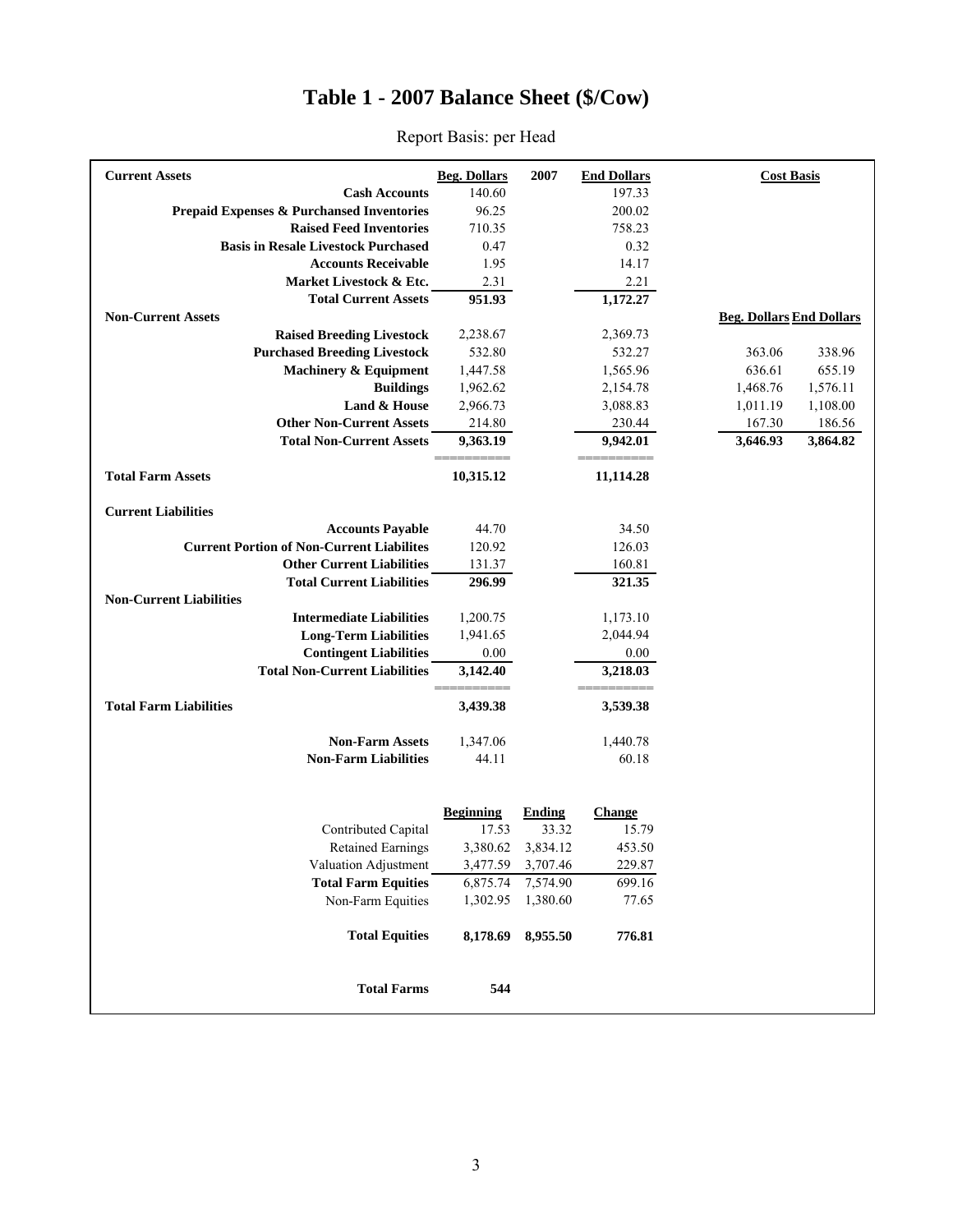#### **Financial Measures**

The average Rate of Return on Assets (ROROA) was 8.39 percent in 2007. The average Rate of Return on Assets was 3.25% in 2006, 6.77% in 2005, 7.85% in 2004. These are just the averages in these years; the range in ROROA is equally important. The number of farms in selected ranges and the cumulative percentage of the ranges are shown in Figure 2.



**Figure 2** 

Figure 2 shows that in 2007, 8.82% (48) of the farms in this study had a negative ROROA. This is over the 8 percent of farms that had a negative NFIFO per cow. This is expected as the value of unpaid labor and management is subtracted from farm incomes before ROROA is calculated.

Looking on the positive side, 91.2 percent of the farms had positive ROROA in 2007 and 26.5 percent had ROROA in excess of 10 percent. These results were obtained by calculating ROROA based on the market value of assets and economic depreciation.

If the ROROA were calculated the way a main street business would calculate it (using GAAP methods) the average 2007 ROROA would have been 9.84 percent. GAAP calculates ROROA based on the "cost value" of assets and tax depreciation claimed. The economic depreciation claimed in 2007 was \$435 per cow and the tax depreciation claimed in 2007 was \$633 per cow.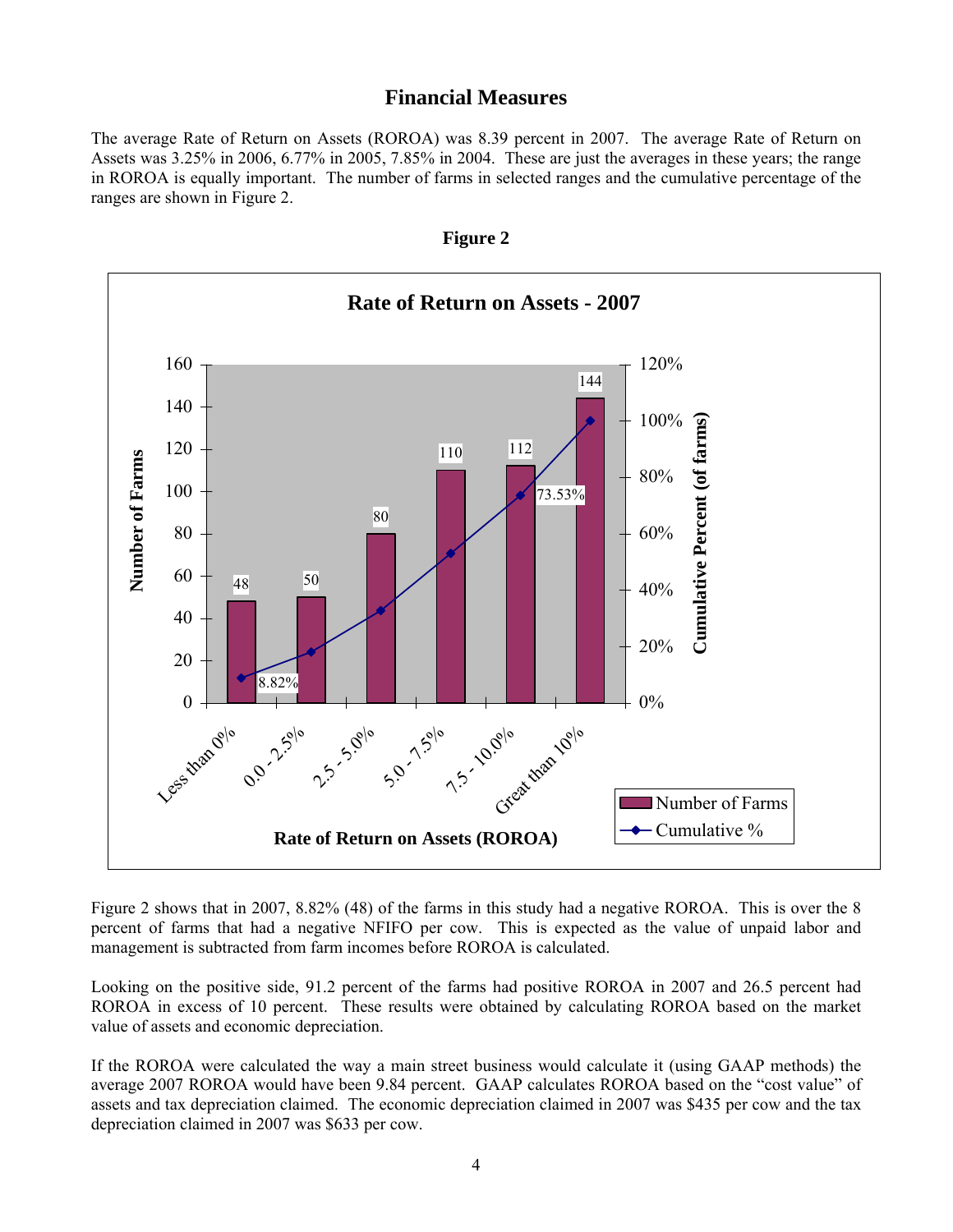# **Table 2 - Financial Measures per Cow – 2007 – 2005**

|                                                                                                                  | 2007        | 2006       | 2005       |
|------------------------------------------------------------------------------------------------------------------|-------------|------------|------------|
| Number of Farms                                                                                                  | 544         | 568        | 618        |
| Profitability                                                                                                    |             |            |            |
| Net Farm Income From Operations                                                                                  | \$937.47    | \$353.17   | \$714.72   |
| Net Farm Income                                                                                                  | \$950.68    | \$368.34   | \$719.30   |
| Rate of Return on Assets (ROROA)                                                                                 | 8.39%       | 3.25%      | 6.77%      |
| <b>Economic Depreciation Claimed</b>                                                                             | \$434.99    | \$415.08   | \$438.80   |
| Rate of Return on Equity                                                                                         | 0.0918      | 0.0148     | 0.0745     |
| Net Profit Margin                                                                                                | 0.1853      | 0.081      | 0.1511     |
| Financial Efficiency Ratios (These ratios are calculated using Total Farm Income, not Value of Farm Production.) |             |            |            |
| Asset Turnover Ratio                                                                                             | 0.453       | \$0.40     | \$0.45     |
| Note: Some methods of calculating<br><b>Basic Cost Ratio</b>                                                     | 0.587       | 0.641      | 0.602      |
| ratios combine the Basic Cost and Wages<br>Wages Paid Ratio                                                      | 0.099       | 0.125      | 0.112      |
| Paid Ratios into a single<br><b>Interest Paid Ratio</b>                                                          | 0.049       | 0.057      | 0.044      |
| ratio (Operating Cost Ratio).<br>Depreciation Ratio                                                              | 0.072       | 0.085      | 0.076      |
| Net Farm Income from Operations Ratio                                                                            | 0.193       | 0.091      | 0.166      |
| <b>Repayment Capacity</b>                                                                                        |             |            |            |
| Capital Replacement & Debt Repayment Capacity                                                                    | \$1,147.82  | \$547.80   | \$780.25   |
| Coverage Margin                                                                                                  | \$827.46    | \$222.40   | \$581.85   |
| Term Debt Coverage Ratio                                                                                         | \$3.88      | \$2.04     | \$3.00     |
| Liquidity                                                                                                        |             |            |            |
| Net Cash Income                                                                                                  | \$1,091.42  | \$669.48   | \$980.62   |
| <b>Working Capital</b>                                                                                           | \$850.92    | \$541.32   | \$665.91   |
| <b>Current Ratio</b>                                                                                             | \$3.65      | \$2.58     | \$3.25     |
| <b>Solvency (Assets at Market Value)</b>                                                                         |             |            |            |
| <b>Beginning Total Farm Assets</b>                                                                               | \$10,315.12 | \$9,469.68 | \$9,290.67 |
| <b>Beginning Total Farm Liabilities</b>                                                                          | \$3,439.38  | \$3,309.27 | \$3,269.08 |
| Beginning Farm Net Worth                                                                                         | \$6,875.74  | \$6,160.41 | \$6,021.60 |
| Farm Debt to Asset Ratio - Beginning of Year                                                                     | \$0.33      | \$0.35     | \$0.35     |
| <b>Ending Total Farm Assets</b>                                                                                  | \$11,114.28 | \$9,832.62 | \$9,962.83 |
| <b>Ending Total Farm Liabilities</b>                                                                             | \$3,539.38  | \$3,600.14 | \$3,536.17 |
| Ending Farm Net Worth                                                                                            | \$7,574.90  | \$6,232.48 | \$6,426.67 |
| Year Ending Farm Debt to Asset Ratio                                                                             | \$0.32      | \$0.37     | \$0.36     |
| Total Change in Farm Net Worth                                                                                   | \$699.16    | \$72.07    | \$405.07   |

#### Report Basis: per Head

\* Basic Cost and Wages Paid ratios are combined into an Operating Cost ratio on some financial analysis reports.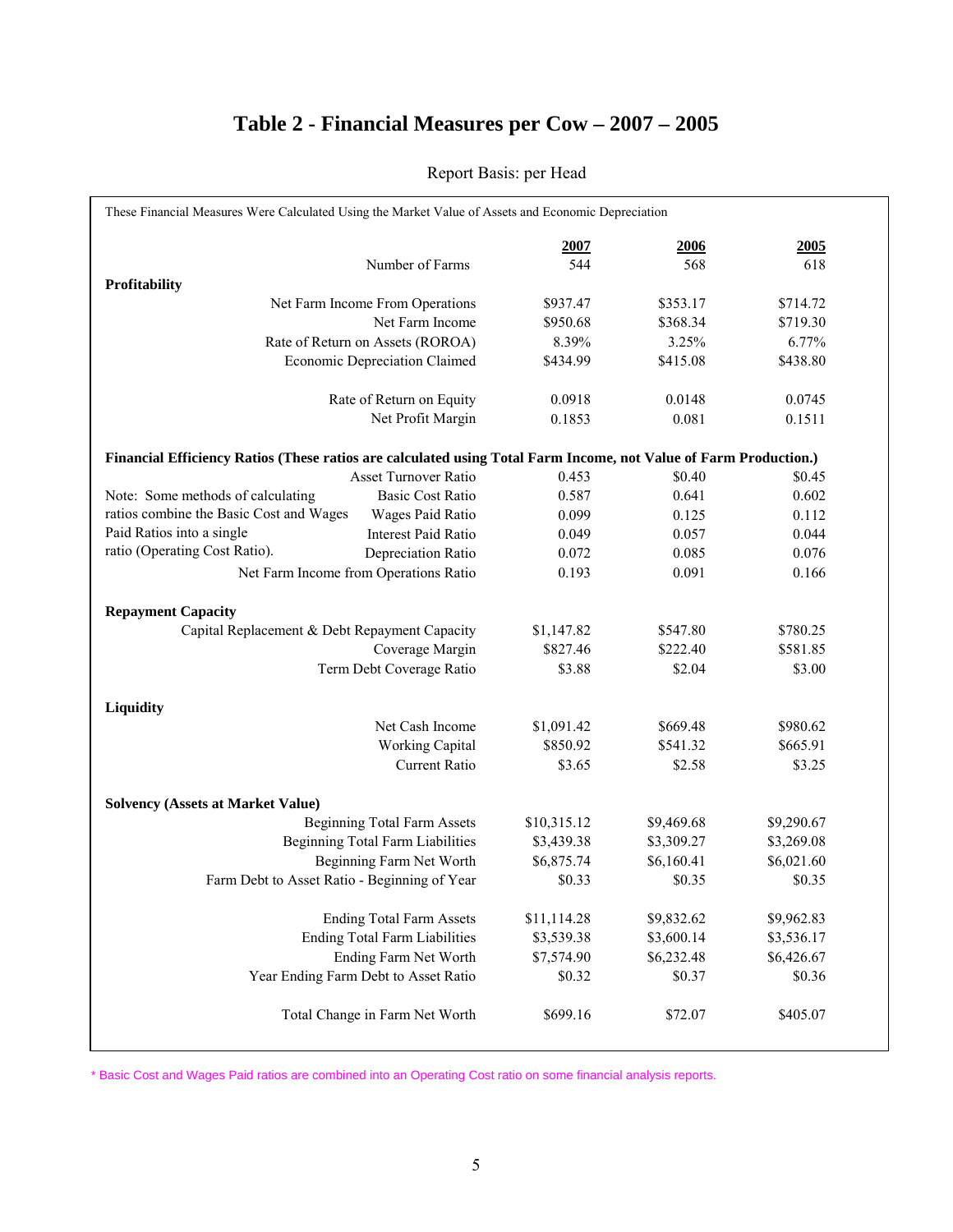There are two methods used by  $AgFA^{\omega_2}$  $AgFA^{\omega_2}$  $AgFA^{\omega_2}$  to calculate financial measures. The first method (the GAAP method), used by most businesses, bases the calculations on the cost basis of assets (initial cost minus accumulated depreciation) and the tax depreciation claimed by the business. This method will be called "Cost." The second method bases the calculations on the market basis of assets (an estimate of their value if sold today minus the selling costs and taxes) and economic depreciation. The method will be called "Market." There is a third method that uses market value of assets and tax depreciation however  $AgFA^{\omega}$  does not use this in any of the calculations.

Table 2 shows that the Rate of Return on Assets (ROROA) is 8.39% in 2007 using the Economic method. Using the cost method, ROROA is 9.84%. Since the formula for calculation in both methods is the same (return to assets 'divided by' value of assets) this difference is mainly due to the value of the assets. The cost value of an asset is generally much less than the market value of an asset. Example: a 1980 JD 4400 tractor will likely have a zero cost value but a five digit market value.

The Rate of Return on Equity in the 2007 and 2006 years demonstrates the leverage principle. This principle states that a business is using credit wisely when the ROROA exceeds the cost of credit. In the best case a business will produce an ROROE equal to or exceeding the ROROA. In 2007 the ROROA (8.39%) was more than the interest rate of 6.39% and the Rate of Return on Equity (9.18%) was higher than the ROROA. In 2006, the ROROA (3.25%) was less than the interest rate and the Rate of Return to Equity (1.48%) was lower than the ROROA.

The Asset Turnover Ratio increased in 2007 to 0.453 from .401 in 2006.. This ratio is the dollars of income the farm has generated for each dollar of asset value. The goal is greater than 0.60 using Cost asset values and greater than 0.40 for Market asset values. The rest of the Financial Efficiency Ratios (basic cost, wages paid, interest paid, depreciation and NFIFO) must sum to one for each method (Cost and Market).

In 2007, the Interest Paid (0.049) and the Depreciation Ratios (0.108) were in the normal range (0.06 to 0.07 for interest paid and 0.09 to 0.11 for depreciation). The Basic Cost Ratio of 0.59 was just under the goal of  $\leq 0.60$ . The Wages and Benefits Ratio (0.099 in 2007) was lower than the previous five years which had hovered around 0.12.

The previous paragraph outlines reasons why the Net Farm Income from Operations Ratio (0.153 – Cost; 0.193 – Market) was one of the highest since we started collecting farm financial data in 1995. The goal for this value is 0.125 or more. On a market basis the highest NFIFO values were in 1995 and 1998 at .243.

Repayment Capacity measures include non-farm incomes. The Coverage Margin is the dollars available after adding depreciation to and subtracting family living from Net Farm Income plus non-farm incomes. This value should be higher than the tax depreciation claimed (\$435). The Term Debt Coverage Ratio was 3.88 and should be greater than 1.5. Therefore, it appears that during the favorable price year of 2007, the average farm manager was able to more than keep current on long-term debts.

The Liquidity measures were higher than normal at the end of 2007. In addition to the Solvency measures discussed earlier, there is also a Debt to Asset ratio. The Debt to Asset ratio in 2007 was 0.318 (lowest in the last 5 years) and down from 0.366 in 2006 and 0.355 to 2005.

<span id="page-5-0"></span> $\overline{a}$ <sup>2</sup> AgFA<sup>@</sup> (Agriculture Financial Advisor). http:\\cdp.wisc.edu\agfa.htm